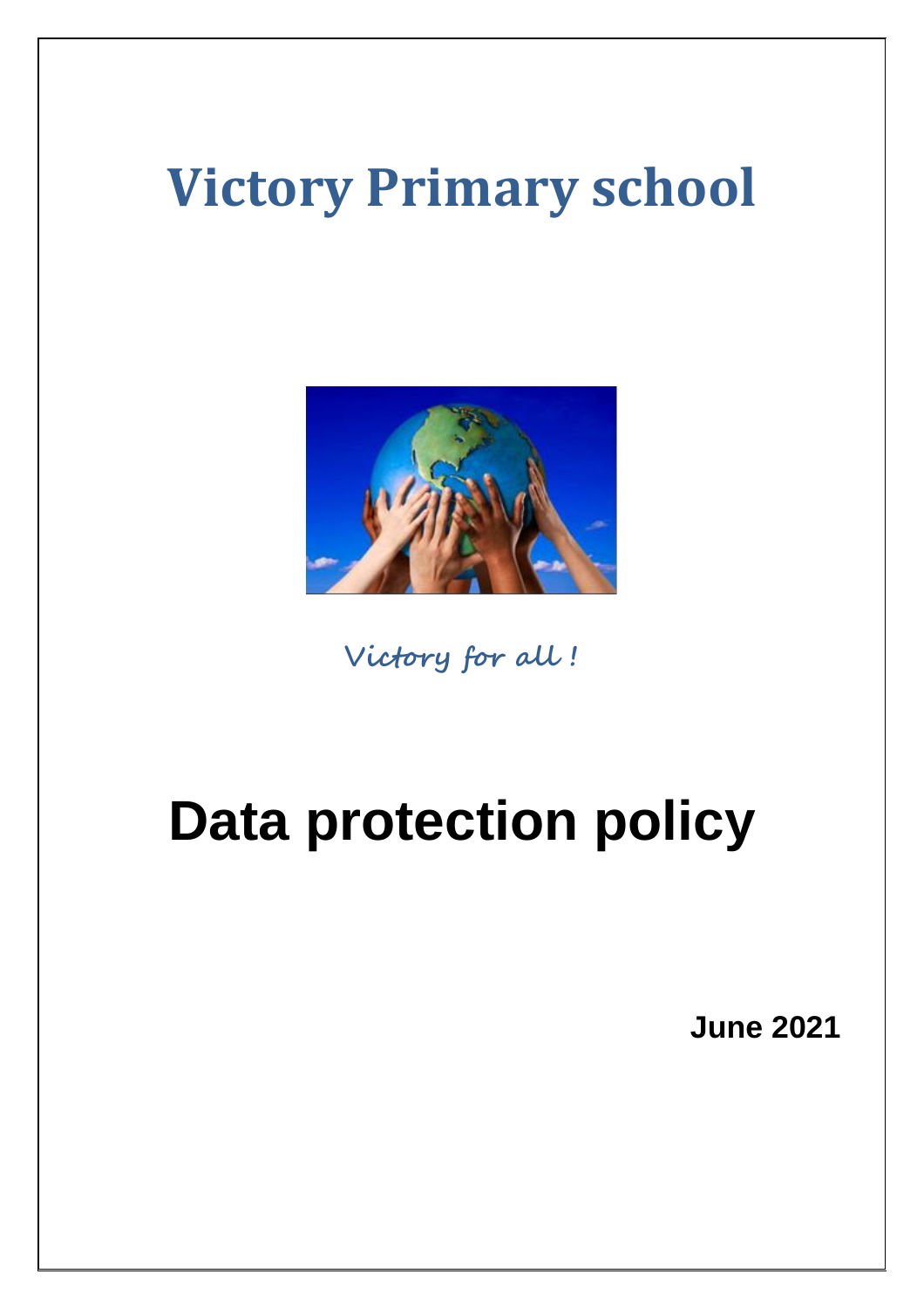# **Contents**

## <span id="page-1-0"></span>**1. Aims**

Our school aims to ensure that all personal data collected about staff, pupils, parents, governors, visitors and other individuals is collected, stored and processed in accordance with UK data protection law.

This policy applies to all personal data, regardless of whether it is in paper or electronic format.

# <span id="page-1-1"></span>**2. Legislation and guidance**

This policy meets the requirements of the:

- UK General Data Protection Regulation (UK GDPR) the EU GDPR was incorporated into UK  $\blacktriangleright$ legislation, with some amendments, by [The Data Protection, Privacy and Electronic Communications](https://www.legislation.gov.uk/uksi/2020/1586/made)  [\(Amendments etc\) \(EU Exit\) Regulations 2020](https://www.legislation.gov.uk/uksi/2020/1586/made)
- $\blacktriangleright$ [Data Protection Act 2018 \(DPA 2018\)](http://www.legislation.gov.uk/ukpga/2018/12/contents/enacted)

It is based on guidance published by the Information Commissioner's Office (ICO) on the [GDPR.](https://ico.org.uk/for-organisations/guide-to-the-general-data-protection-regulation-gdpr/)

It also reflects the ICO's [code of practice](https://ico.org.uk/media/for-organisations/documents/1542/cctv-code-of-practice.pdf) for the use of surveillance cameras and personal information.

In addition, this policy complies with regulation 5 of the Education (Pupil Information) (England) Regulations [2005,](http://www.legislation.gov.uk/uksi/2005/1437/regulation/5/made) which gives parents the right of access to their child's educational record.

## <span id="page-1-2"></span>**3. Definitions**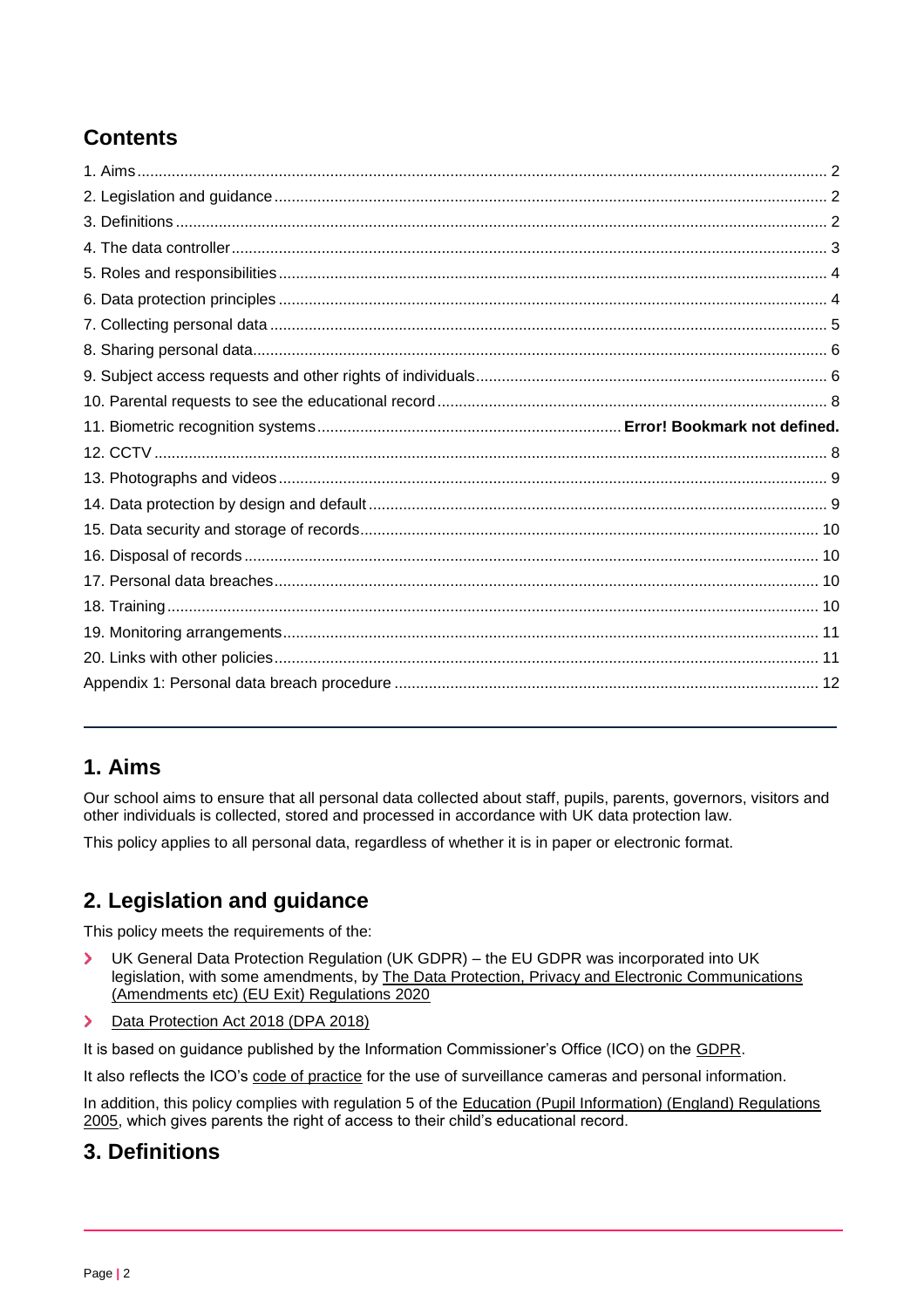| <b>TERM</b>                         | <b>DEFINITION</b>                                                                                                                                                                                                                                                                                                                                                                                                                                             |
|-------------------------------------|---------------------------------------------------------------------------------------------------------------------------------------------------------------------------------------------------------------------------------------------------------------------------------------------------------------------------------------------------------------------------------------------------------------------------------------------------------------|
| Personal data                       | Any information relating to an identified, or identifiable, living<br>individual.<br>This may include the individual's:<br>> Name (including initials)<br>> Identification number<br>> Location data<br>> Online identifier, such as a username<br>It may also include factors specific to the individual's physical,<br>physiological, genetic, mental, economic, cultural or social<br>identity.                                                            |
| Special categories of personal data | Personal data which is more sensitive and so needs more<br>protection, including information about an individual's:<br>> Racial or ethnic origin<br>> Political opinions<br>> Religious or philosophical beliefs<br>> Trade union membership<br>> Genetics<br>> Biometrics (such as fingerprints, retina and iris patterns),<br>where used for identification purposes<br>$\blacktriangleright$ Health – physical or mental<br>Sex life or sexual orientation |
| <b>Processing</b>                   | Anything done to personal data, such as collecting, recording,<br>organising, structuring, storing, adapting, altering, retrieving,<br>using, disseminating, erasing or destroying.<br>Processing can be automated or manual.                                                                                                                                                                                                                                 |
| Data subject                        | The identified or identifiable individual whose personal data is<br>held or processed.                                                                                                                                                                                                                                                                                                                                                                        |
| Data controller                     | A person or organisation that determines the purposes and the<br>means of processing of personal data.                                                                                                                                                                                                                                                                                                                                                        |
| Data processor                      | A person or other body, other than an employee of the data<br>controller, who processes personal data on behalf of the data<br>controller.                                                                                                                                                                                                                                                                                                                    |
| Personal data breach                | A breach of security leading to the accidental or unlawful<br>destruction, loss, alteration, unauthorised disclosure of, or<br>access to, personal data.                                                                                                                                                                                                                                                                                                      |

## <span id="page-2-0"></span>**4. The data controller**

Our school processes personal data relating to parents, pupils, staff, governors, visitors and others, and therefore is a data controller.

<span id="page-2-1"></span>The school is registered with the ICO / has paid its data protection fee to the ICO, as legally required.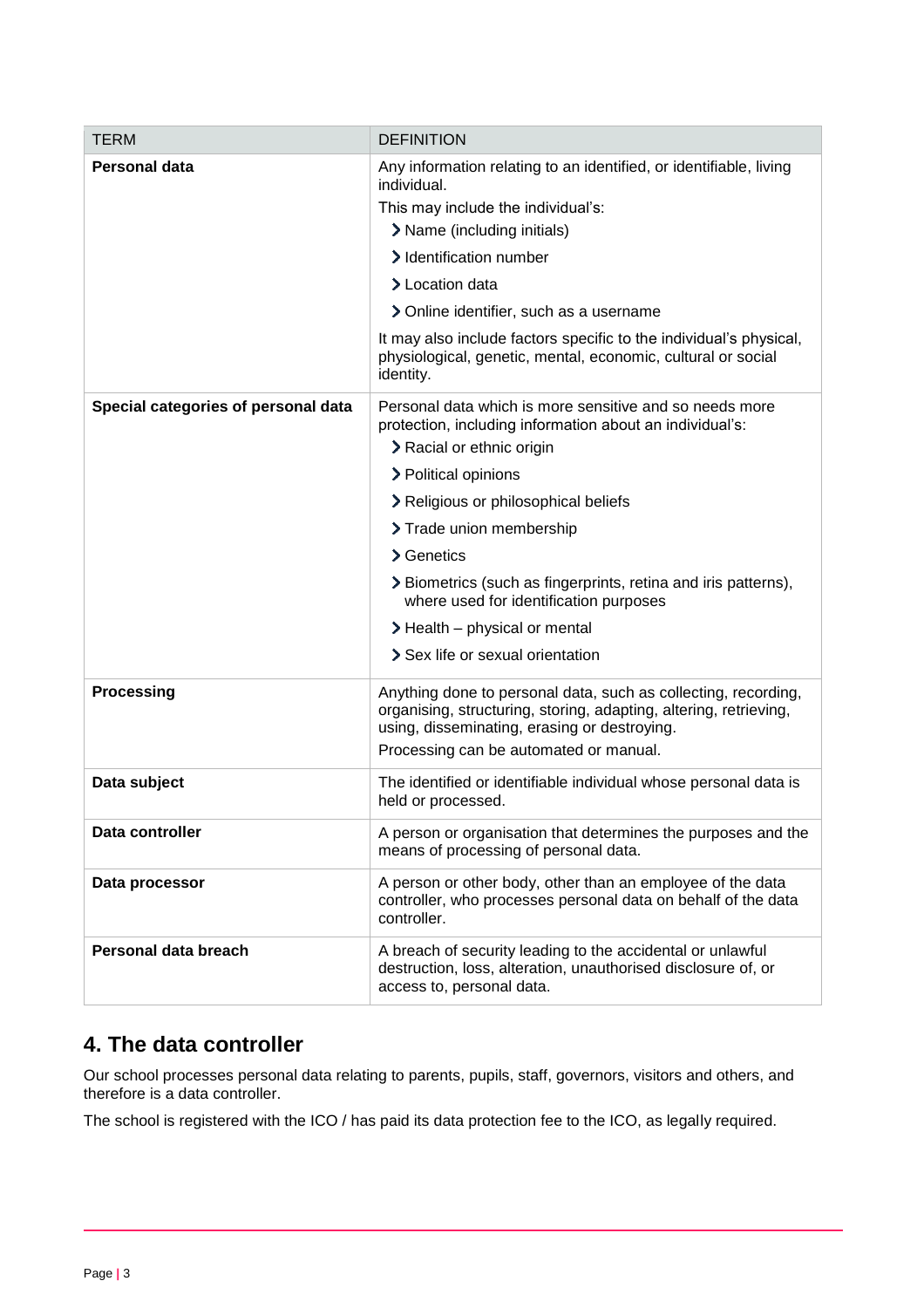## **5. Roles and responsibilities**

This policy applies to **all staff** employed by our school, and to external organisations or individuals working on our behalf. Staff who do not comply with this policy may face disciplinary action.

### **5.1 Governing board**

The governing board has overall responsibility for ensuring that our school complies with all relevant data protection obligations.

### **5.2 Data protection officer**

The data protection officer (DPO) is responsible for overseeing the implementation of this policy, monitoring our compliance with data protection law, and developing related policies and guidelines where applicable.

They will provide an annual report of their activities directly to the governing board and, where relevant, report to the board their advice and recommendations on school data protection issues.

The DPO is also the first point of contact for individuals whose data the school processes, and for the ICO.

Full details of the DPO's responsibilities are set out in their job description.

Our DPO is Agatha Peter and is contactable via email – [office@victory.southwark.sch.uk](mailto:office@victory.southwark.sch.uk) .

#### **5.3 Headteacher**

The headteacher acts as the representative of the data controller on a day-to-day basis.

#### **5.4 All staff**

Staff are responsible for:

- Collecting, storing and processing any personal data in accordance with this policy
- Informing the school of any changes to their personal data, such as a change of address
- Contacting the DPO in the following circumstances:
	- With any questions about the operation of this policy, data protection law, retaining personal data or keeping personal data secure
	- If they have any concerns that this policy is not being followed
	- If they are unsure whether or not they have a lawful basis to use personal data in a particular way
	- If they need to rely on or capture consent, draft a privacy notice, deal with data protection rights invoked by an individual, or transfer personal data outside the UK
	- If there has been a data breach
	- Whenever they are engaging in a new activity that may affect the privacy rights of individuals
	- If they need help with any contracts or sharing personal data with third parties

## <span id="page-3-0"></span>**6. Data protection principles**

The UK GDPR is based on data protection principles that our school must comply with.

The principles say that personal data must be:

- Processed lawfully, fairly and in a transparent manner
- Collected for specified, explicit and legitimate purposes
- Adequate, relevant and limited to what is necessary to fulfil the purposes for which it is processed
- Accurate and, where necessary, kept up to date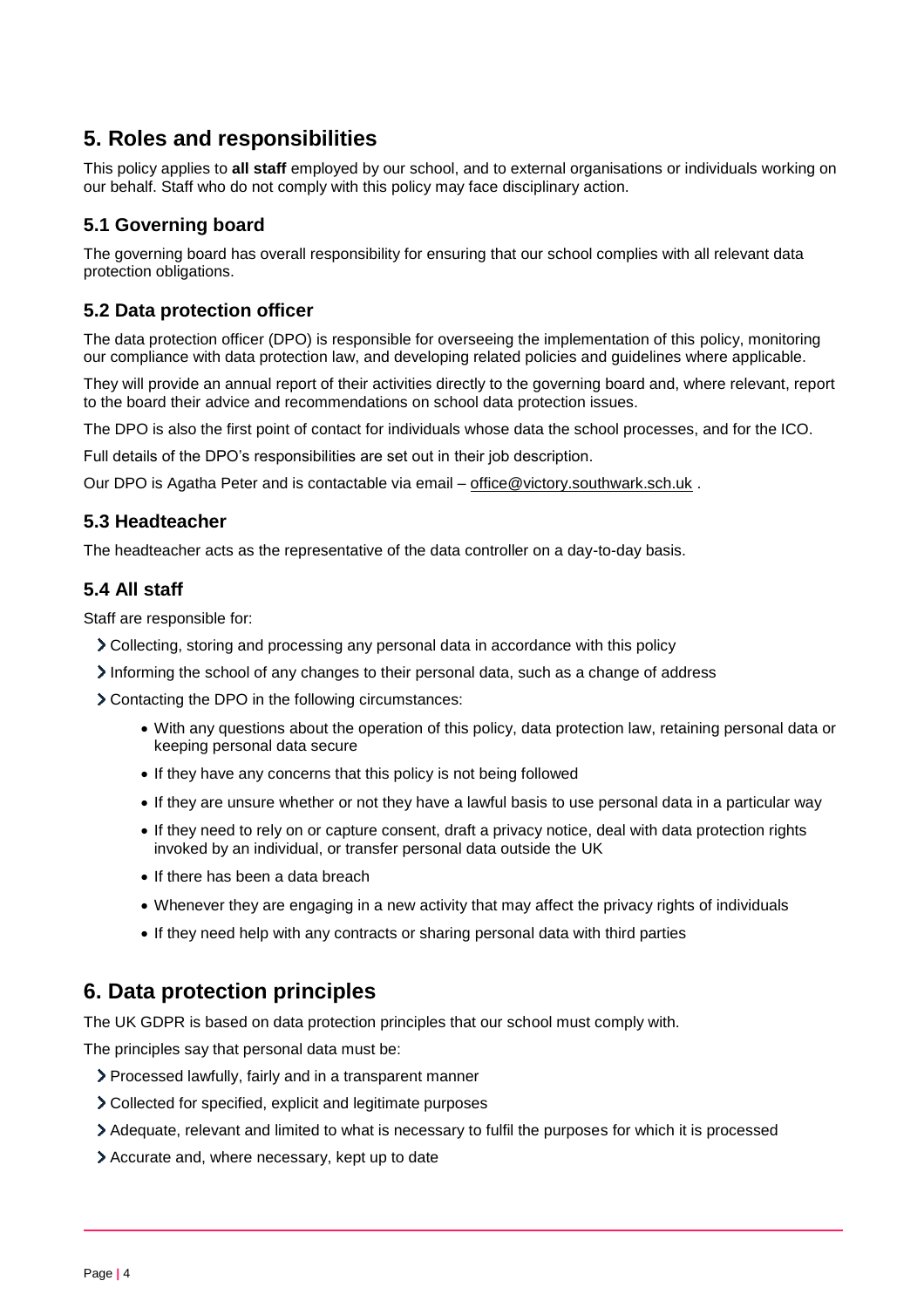- $\triangleright$  Kept for no longer than is necessary for the purposes for which it is processed
- Processed in a way that ensures it is appropriately secure

This policy sets out how the school aims to comply with these principles.

# <span id="page-4-0"></span>**7. Collecting personal data**

#### **7.1 Lawfulness, fairness and transparency**

We will only process personal data where we have one of 6 'lawful bases' (legal reasons) to do so under data protection law:

- The data needs to be processed so that the school can **fulfil a contract** with the individual, or the individual has asked the school to take specific steps before entering into a contract
- The data needs to be processed so that the school can **comply with a legal obligation**
- The data needs to be processed to ensure the **vital interests** of the individual or another person i.e. to protect someone's life
- The data needs to be processed so that the school, as a public authority, can **perform a task in the public interest or exercise its official authority**
- The data needs to be processed for the **legitimate interests** of the school (where the processing is not for any tasks the school performs as a public authority) or a third party, provided the individual's rights and freedoms are not overridden
- The individual (or their parent/carer when appropriate in the case of a pupil) has freely given clear **consent**

For special categories of personal data, we will also meet one of the special category conditions for processing under data protection law:

- The individual (or their parent/carer when appropriate in the case of a pupil) has given **explicit consent**
- The data needs to be processed to perform or exercise obligations or rights in relation to **employment, social security or social protection law**
- The data needs to be processed to ensure the **vital interests** of the individual or another person, where the individual is physically or legally incapable of giving consent
- The data has already been made **manifestly public** by the individual
- The data needs to be processed for the establishment, exercise or defence of **legal claims**
- The data needs to be processed for reasons of **substantial public interest** as defined in legislation
- The data needs to be processed for **health or social care purposes**, and the processing is done by, or under the direction of, a health or social work professional or by any other person obliged to confidentiality under law
- The data needs to be processed for **public health reasons**, and the processing is done by, or under the direction of, a health professional or by any other person obliged to confidentiality under law
- The data needs to be processed for **archiving purposes**, scientific or historical research purposes, or statistical purposes, and the processing is in the public interest

For criminal offence data, we will meet both a lawful basis and a condition set out under data protection law. Conditions include:

- The individual (or their parent/carer when appropriate in the case of a pupil) has given **consent**
- The data needs to be processed to ensure the **vital interests** of the individual or another person, where the individual is physically or legally incapable of giving consent
- The data has already been made **manifestly public** by the individual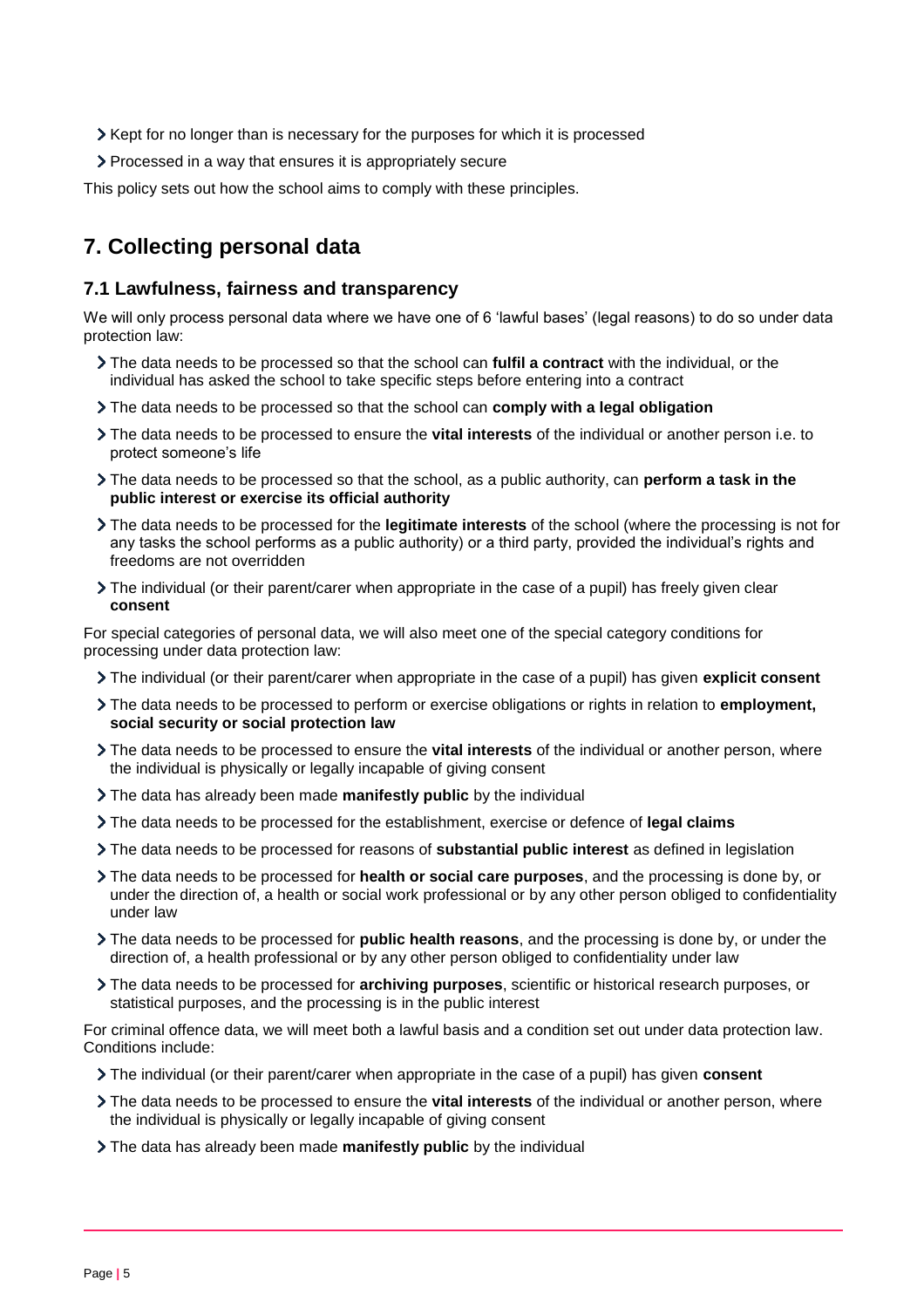- The data needs to be processed for or in connection with legal proceedings, to obtain legal advice, or for the establishment, exercise or defence of **legal rights**
- The data needs to be processed for reasons of **substantial public interest** as defined in legislation

Whenever we first collect personal data directly from individuals, we will provide them with the relevant information required by data protection law.

We will always consider the fairness of our data processing. We will ensure we do not handle personal data in ways that individuals would not reasonably expect, or use personal data in ways which have unjustified adverse effects on them.

#### **7.2 Limitation, minimisation and accuracy**

We will only collect personal data for specified, explicit and legitimate reasons. We will explain these reasons to the individuals when we first collect their data.

If we want to use personal data for reasons other than those given when we first obtained it, we will inform the individuals concerned before we do so, and seek consent where necessary.

Staff must only process personal data where it is necessary in order to do their jobs.

We will keep data accurate and, where necessary, up-to-date. Inaccurate data will be rectified or erased when appropriate.

In addition, when staff no longer need the personal data they hold, they must ensure it is deleted or anonymised. This will be done in accordance with the school's record retention schedule.

## <span id="page-5-0"></span>**8. Sharing personal data**

We will not normally share personal data with anyone else without consent, but there are certain circumstances where we may be required to do so. These include, but are not limited to, situations where:

- There is an issue with a pupil or parent/carer that puts the safety of our staff at risk
- We need to liaise with other agencies we will seek consent as necessary before doing this
- Our suppliers or contractors need data to enable us to provide services to our staff and pupils for example, IT companies. When doing this, we will:
	- Only appoint suppliers or contractors which can provide sufficient guarantees that they comply with UK data protection law
	- Establish a contract with the supplier or contractor to ensure the fair and lawful processing of any personal data we share
	- Only share data that the supplier or contractor needs to carry out their service

We will also share personal data with law enforcement and government bodies where we are legally required to do so.

We may also share personal data with emergency services and local authorities to help them to respond to an emergency situation that affects any of our pupils or staff.

Where we transfer personal data internationally, we will do so in accordance with UK data protection law.

## <span id="page-5-1"></span>**9. Subject access requests and other rights of individuals**

#### **9.1 Subject access requests**

Individuals have a right to make a 'subject access request' to gain access to personal information that the school holds about them. This includes:

Confirmation that their personal data is being processed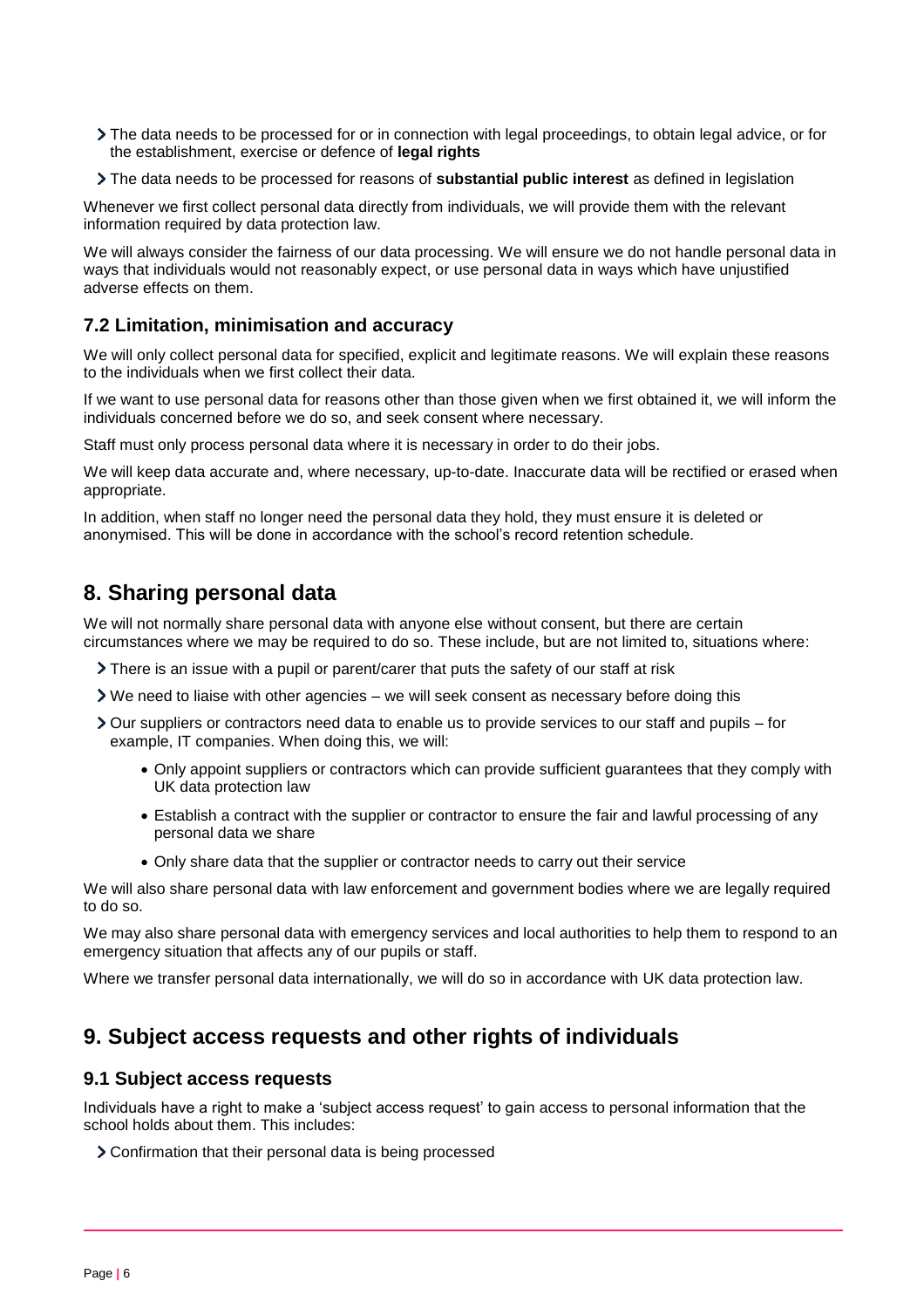- Access to a copy of the data
- > The purposes of the data processing
- > The categories of personal data concerned
- Who the data has been, or will be, shared with
- How long the data will be stored for, or if this isn't possible, the criteria used to determine this period
- Where relevant, the existence of the right to request rectification, erasure or restriction, or to object to such processing
- The right to lodge a complaint with the ICO or another supervisory authority
- > The source of the data, if not the individual
- Whether any automated decision-making is being applied to their data, and what the significance and consequences of this might be for the individual
- The safeguards provided if the data is being transferred internationally

Subject access requests can be submitted in any form, but we may be able to respond to requests more quickly if they are made in writing and include:

- > Name of individual
- > Correspondence address
- Contact number and email address
- Details of the information requested

If staff receive a subject access request in any form they must immediately forward it to the DPO.

#### **9.2 Children and subject access requests**

Personal data about a child belongs to that child, and not the child's parents or carers. For a parent or carer to make a subject access request with respect to their child, the child must either be unable to understand their rights and the implications of a subject access request, or have given their consent.

Children below the age of 12 are generally not regarded to be mature enough to understand their rights and the implications of a subject access request. Therefore, most subject access requests from parents or carers of pupils at our school may be granted without the express permission of the pupil. This is not a rule and a pupil's ability to understand their rights will always be judged on a case-by-case basis.

#### **9.3 Responding to subject access requests**

When responding to requests, we:

- May ask the individual to provide 2 forms of identification
- May contact the individual via phone to confirm the request was made
- Will respond without delay and within 1 month of receipt of the request (or receipt of the additional information needed to confirm identity, where relevant)
- Will provide the information free of charge
- May tell the individual we will comply within 3 months of receipt of the request, where a request is complex or numerous. We will inform the individual of this within 1 month, and explain why the extension is necessary

We may not disclose information for a variety of reasons, such as if it:

- Might cause serious harm to the physical or mental health of the pupil or another individual
- Would reveal that the child is being or has been abused, or is at risk of abuse, where the disclosure of that information would not be in the child's best interests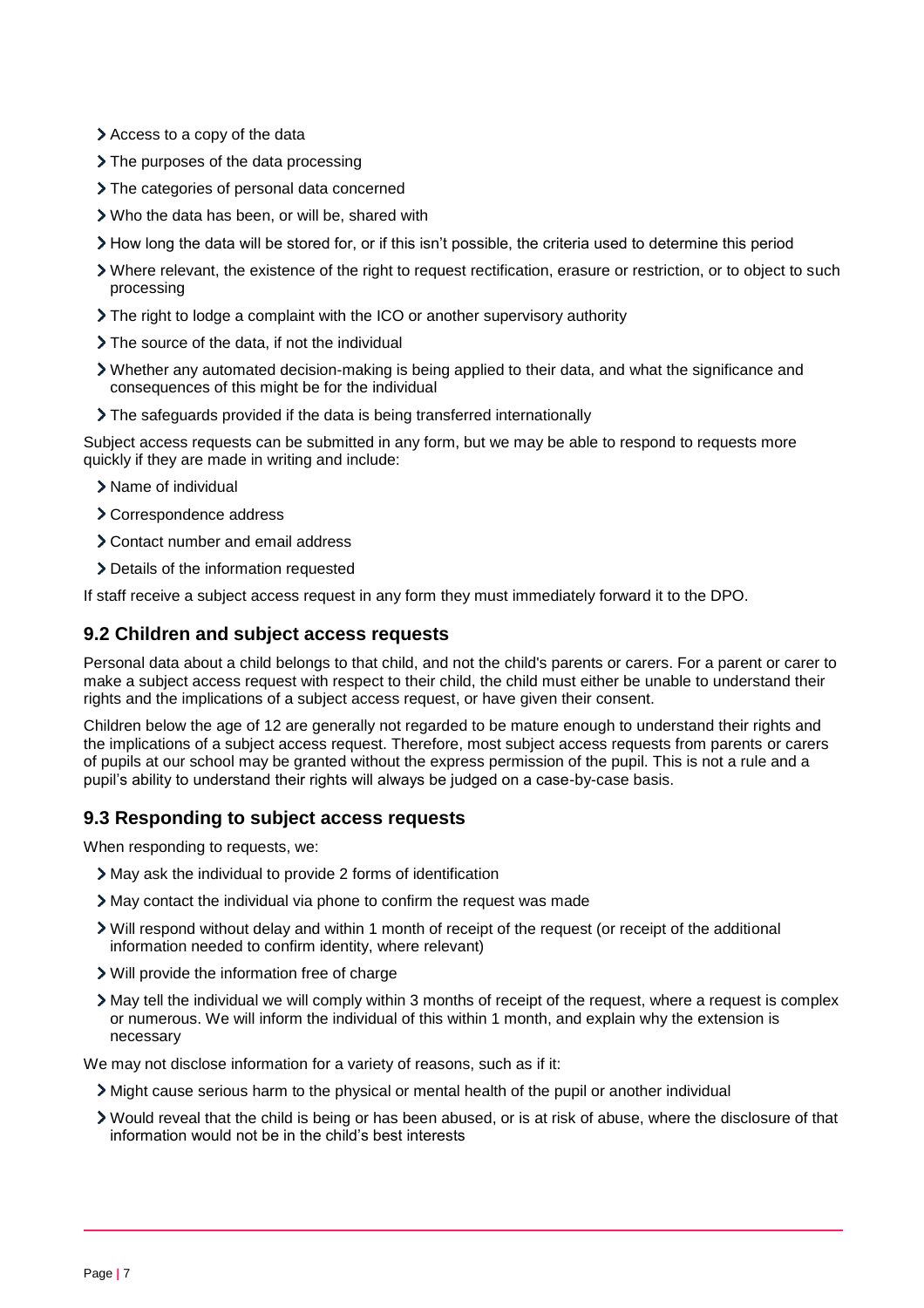- Would include another person's personal data that we can't reasonably anonymise, and we don't have the other person's consent and it would be unreasonable to proceed without it
- Is part of certain sensitive documents, such as those related to crime, immigration, legal proceedings or legal professional privilege, management forecasts, negotiations, confidential references, or exam scripts

If the request is unfounded or excessive, we may refuse to act on it, or charge a reasonable fee to cover administrative costs. We will take into account whether the request is repetitive in nature when making this decision.

When we refuse a request, we will tell the individual why, and tell them they have the right to complain to the ICO or they can seek to enforce their subject access right through the courts.

## **9.4 Other data protection rights of the individual**

In addition to the right to make a subject access request (see above), and to receive information when we are collecting their data about how we use and process it (see section 7), individuals also have the right to:

- Withdraw their consent to processing at any time
- Ask us to rectify, erase or restrict processing of their personal data (in certain circumstances)
- > Prevent use of their personal data for direct marketing
- Object to processing which has been justified on the basis of public interest, official authority or legitimate interests
- Challenge decisions based solely on automated decision making or profiling (i.e. making decisions or evaluating certain things about an individual based on their personal data with no human involvement)
- > Be notified of a data breach (in certain circumstances)
- Make a complaint to the ICO
- Ask for their personal data to be transferred to a third party in a structured, commonly used and machinereadable format (in certain circumstances)

Individuals should submit any request to exercise these rights to the DPO. If staff receive such a request, they must immediately forward it to the DPO.

## <span id="page-7-0"></span>**10. Parental requests to see the educational record**

Parents, or those with parental responsibility, have a legal right to free access to their child's educational record (which includes most information about a pupil) within 15 school days of receipt of a written request.

If the request is for a copy of the educational record, the school may charge a fee to cover the cost of supplying it.

This right applies as long as the pupil concerned is aged under 18.

There are certain circumstances in which this right can be denied, such as if releasing the information might cause serious harm to the physical or mental health of the pupil or another individual, or if it would mean releasing exam marks before they are officially announced.

## <span id="page-7-1"></span>**12. CCTV**

We use CCTV in various locations around the school site to ensure it remains safe. We will adhere to the ICO's [code of practice](https://ico.org.uk/media/for-organisations/documents/1542/cctv-code-of-practice.pdf) for the use of CCTV.

We do not need to ask individuals' permission to use CCTV, but we make it clear where individuals are being recorded. Security cameras are clearly visible and accompanied by prominent signs explaining that CCTV is in use.

Any enquiries about the CCTV system should be directed to the school office.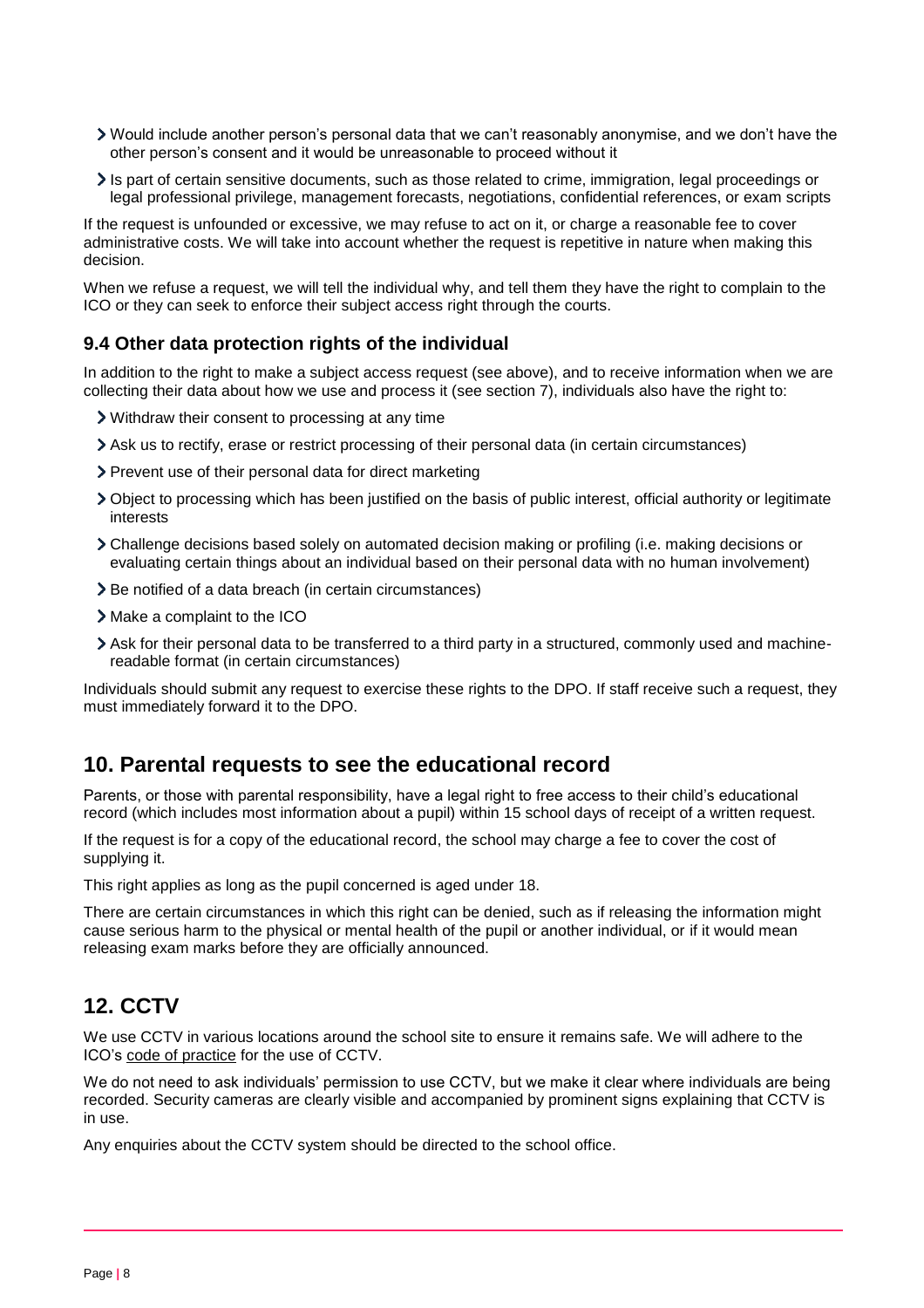## <span id="page-8-0"></span>**13. Photographs and videos**

As part of our school activities, we may take photographs and record images of individuals within our school.

We will obtain written consent from parents/carers for photographs and videos to be taken of their child for communication, marketing and promotional materials. We will clearly explain how the photograph and/or video will be used to both the parent/carer and pupil.

Any photographs and videos taken by parents/carers at school events for their own personal use are not covered by data protection legislation. However, we will ask that photos or videos with other pupils are not shared publicly on social media for safeguarding reasons, unless all the relevant parents/carers have agreed to this.

Where the school takes photographs and videos, uses may include:

- Within school on notice boards and in school magazines, brochures, newsletters, etc.
- Outside of school by external agencies such as the school photographer, newspapers, campaigns
- > Online on our school website or social media pages

Consent can be refused or withdrawn at any time. If consent is withdrawn, we will delete the photograph or video and not distribute it further.

When using photographs and videos in this way we will not accompany them with any other personal information about the child, to ensure they cannot be identified.

## <span id="page-8-1"></span>**14. Data protection by design and default**

We will put measures in place to show that we have integrated data protection into all of our data processing activities, including:

- Appointing a suitably qualified DPO, and ensuring they have the necessary resources to fulfil their duties and maintain their expert knowledge
- Only processing personal data that is necessary for each specific purpose of processing, and always in line with the data protection principles set out in relevant data protection law (see section 6)
- Completing data protection impact assessments where the school's processing of personal data presents a high risk to rights and freedoms of individuals, and when introducing new technologies (the DPO will advise on this process)
- Integrating data protection into internal documents including this policy, any related policies and privacy notices
- Regularly training members of staff on data protection law, this policy, any related policies and any other data protection matters; we will also keep a record of attendance
- Regularly conducting reviews and audits to test our privacy measures and make sure we are compliant
- Appropriate safeguards being put in place if we transfer any personal data outside of the UK, where different data protection laws may apply
- <span id="page-8-2"></span>Maintaining records of our processing activities, including:
	- For the benefit of data subjects, making available the name and contact details of our school and DPO and all information we are required to share about how we use and process their personal data (via our privacy notices)
	- For all personal data that we hold, maintaining an internal record of the type of data, type of data subject, how and why we are using the data, any third-party recipients, any transfers outside of the UK and the safeguards for those, retention periods and how we are keeping the data secure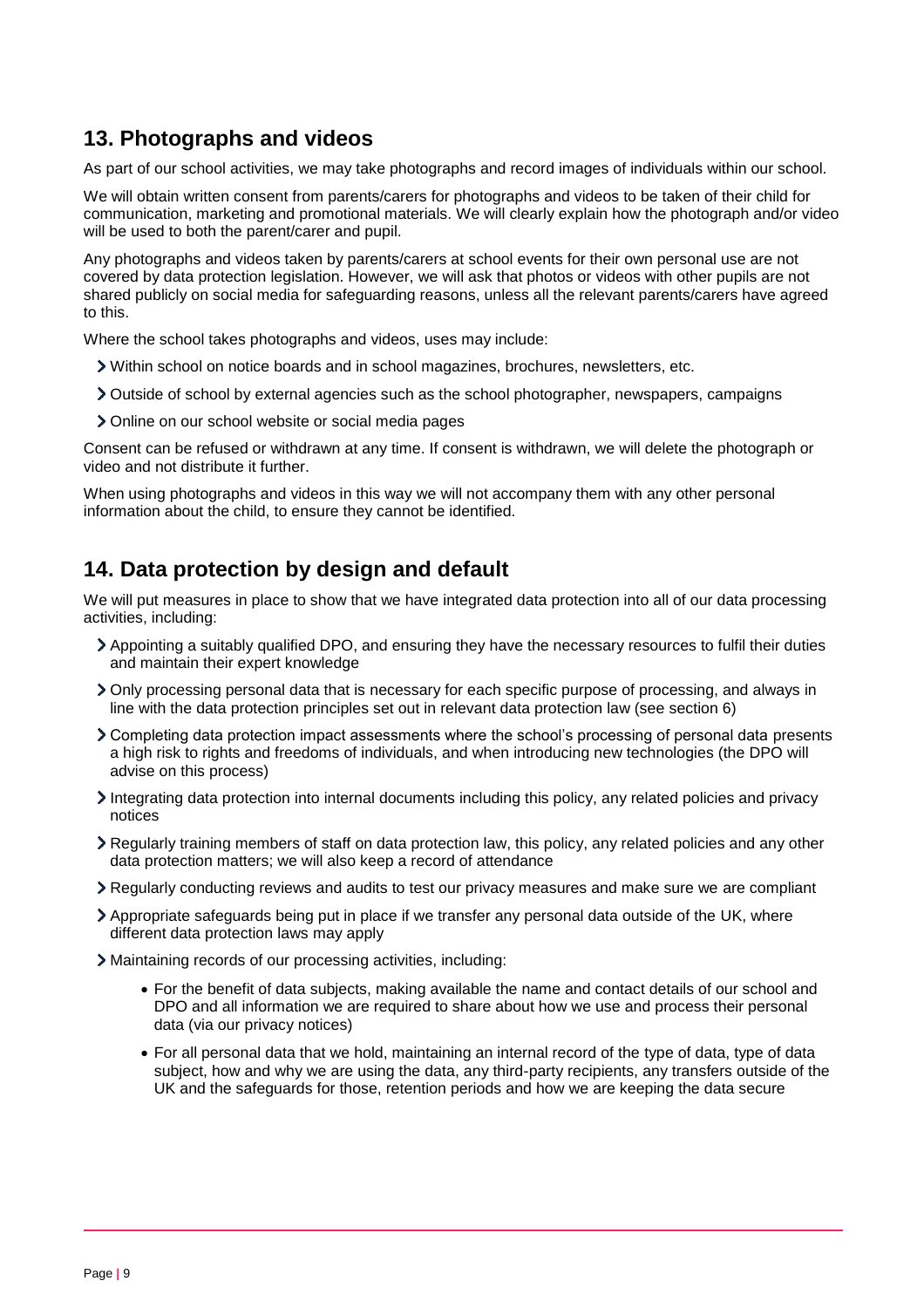## **15. Data security and storage of records**

We will protect personal data and keep it safe from unauthorised or unlawful access, alteration, processing or disclosure, and against accidental or unlawful loss, destruction or damage.

In particular:

- Paper-based records and portable electronic devices, such as laptops and hard drives that contain personal data, are kept under lock and key when not in use
- Papers containing confidential personal data must not be left on office and classroom desks, on staffroom tables, or left anywhere else where there is general access
- Where personal information needs to be taken off site, staff must sign it in and out from the school office
- Passwords that are at least 10 characters long containing letters and numbers are used to access school computers, laptops and other electronic devices. Staff and pupils are reminded that they should not reuse passwords from other sites
- Encryption software is used to protect all portable devices and removable media, such as laptops and USB devices
- Staff, pupils or governors who store personal information on their personal devices are expected to follow the same security procedures as for school-owned equipment (see our E - Safety policy and ICT policy)
- Where we need to share personal data with a third party, we carry out due diligence and take reasonable steps to ensure it is stored securely and adequately protected (see section 8)

## <span id="page-9-0"></span>**16. Disposal of records**

Personal data that is no longer needed will be disposed of securely. Personal data that has become inaccurate or out of date will also be disposed of securely, where we cannot or do not need to rectify or update it.

For example, we will shred or incinerate paper-based records, and overwrite or delete electronic files. We may also use a third party to safely dispose of records on the school's behalf. If we do so, we will require the third party to provide sufficient guarantees that it complies with data protection law.

## <span id="page-9-1"></span>**17. Personal data breaches**

The school will make all reasonable endeavours to ensure that there are no personal data breaches.

In the unlikely event of a suspected data breach, we will follow the procedure set out in appendix 1.

When appropriate, we will report the data breach to the ICO within 72 hours after becoming aware of it. Such breaches in a school context may include, but are not limited to:

- A non-anonymised dataset being published on the school website which shows the exam results of pupils eligible for the pupil premium
- Safeguarding information being made available to an unauthorised person
- The theft of a school laptop containing non-encrypted personal data about pupils

# <span id="page-9-2"></span>**18. Training**

All staff and governors are provided with data protection training as part of their induction process.

Data protection will also form part of continuing professional development, where changes to legislation, guidance or the school's processes make it necessary.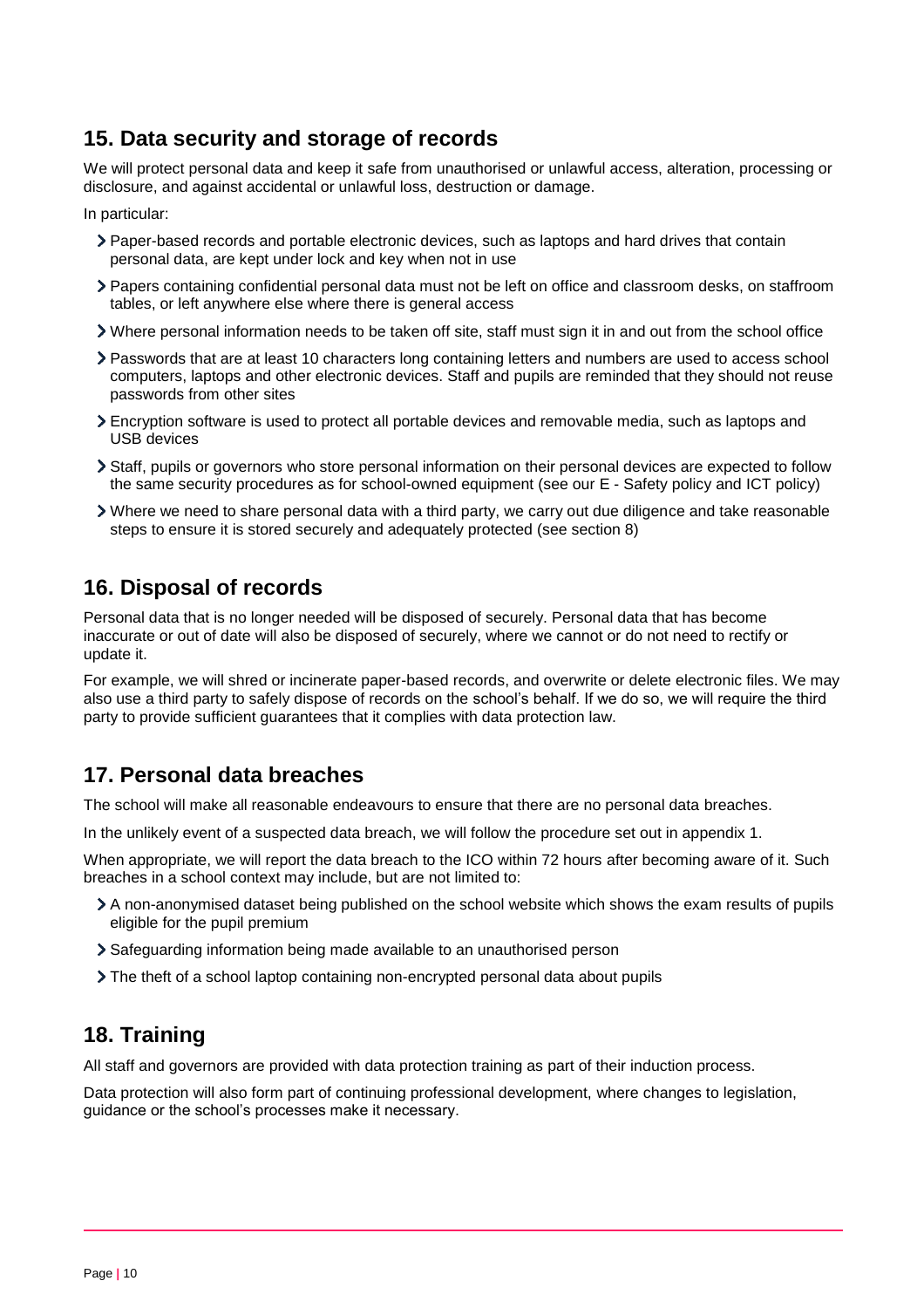# <span id="page-10-0"></span>**19. Monitoring arrangements**

The DPO is responsible for monitoring and reviewing this policy.

This policy will be reviewed annually and approved by the full governing board.

# <span id="page-10-1"></span>**20. Links with other policies**

This data protection policy is linked to our:

- > Freedom of information publication scheme
- > E safety Policy
- > ICT Policy
- > Safeguarding Policy

Reviewed June 2022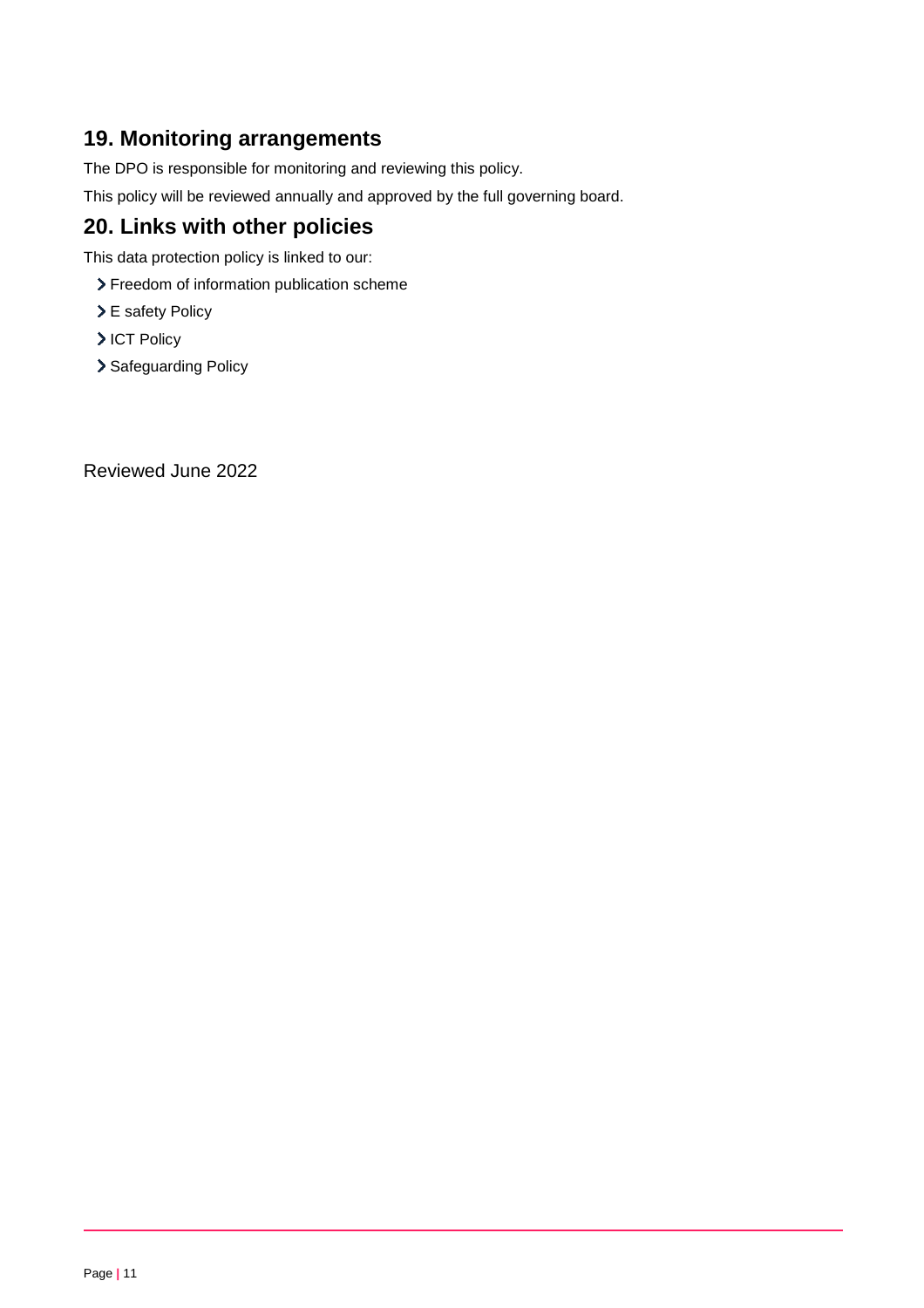#### <span id="page-11-0"></span>**Appendix 1: Personal data breach procedure**

This procedure is based on [guidance on personal data breaches](https://ico.org.uk/for-organisations/guide-to-the-general-data-protection-regulation-gdpr/personal-data-breaches/) produced by the Information Commissioner's Office (ICO).

- On finding or causing a breach, or potential breach, the staff member, governor or data processor must immediately notify the data protection officer (DPO) by emailing – [office@victory.southwark.sch.uk](mailto:office@victory.southwark.sch.uk)
- The DPO will investigate the report, and determine whether a breach has occurred. To decide, the DPO will consider whether personal data has been accidentally or unlawfully:
	- Lost
	- Stolen
	- Destroyed
	- Altered
	- Disclosed or made available where it should not have been
	- Made available to unauthorised people
- $\geq$  Staff and governors will cooperate with the investigation (including allowing access to information and responding to questions). The investigation will not be treated as a disciplinary investigation
- If a breach has occurred or it is considered to be likely that is the case, the DPO will alert the headteacher and the chair of governors
- The DPO will make all reasonable efforts to contain and minimise the impact of the breach. Relevant staff members or data processors should help the DPO with this where necessary, and the DPO should take external advice when required (e.g. from IT providers). (See the actions relevant to specific data types at the end of this procedure)
- The DPO will assess the potential consequences (based on how serious they are and how likely they are to happen) before and after the implementation of steps to mitigate the consequences
- The DPO will work out whether the breach must be reported to the ICO and the individuals affected using the ICO's [self-assessment tool](https://ico.org.uk/for-organisations/report-a-breach/personal-data-breach-assessment/)
- The DPO will document the decisions (either way), in case the decisions are challenged at a later date by the ICO or an individual affected by the breach. Documented decisions are stored on the school's computer system.
- > Where the ICO must be notified, the DPO will do this via the ['report a breach' page](https://ico.org.uk/for-organisations/report-a-breach/) of the ICO website, or through its breach report line (0303 123 1113), within 72 hours of the school's awareness of the breach. As required, the DPO will set out:
	- A description of the nature of the personal data breach including, where possible:
		- o The categories and approximate number of individuals concerned
		- $\circ$  The categories and approximate number of personal data records concerned
	- The name and contact details of the DPO
	- A description of the likely consequences of the personal data breach
	- A description of the measures that have been, or will be taken, to deal with the breach and mitigate any possible adverse effects on the individual(s) concerned
- If all the above details are not yet known, the DPO will report as much as they can within 72 hours of the school's awareness of the breach. The report will explain that there is a delay, the reasons why, and when the DPO expects to have further information. The DPO will submit the remaining information as soon as possible
- Where the school is required to communicate with individuals whose personal data has been breached, the DPO will tell them in writing. This notification will set out: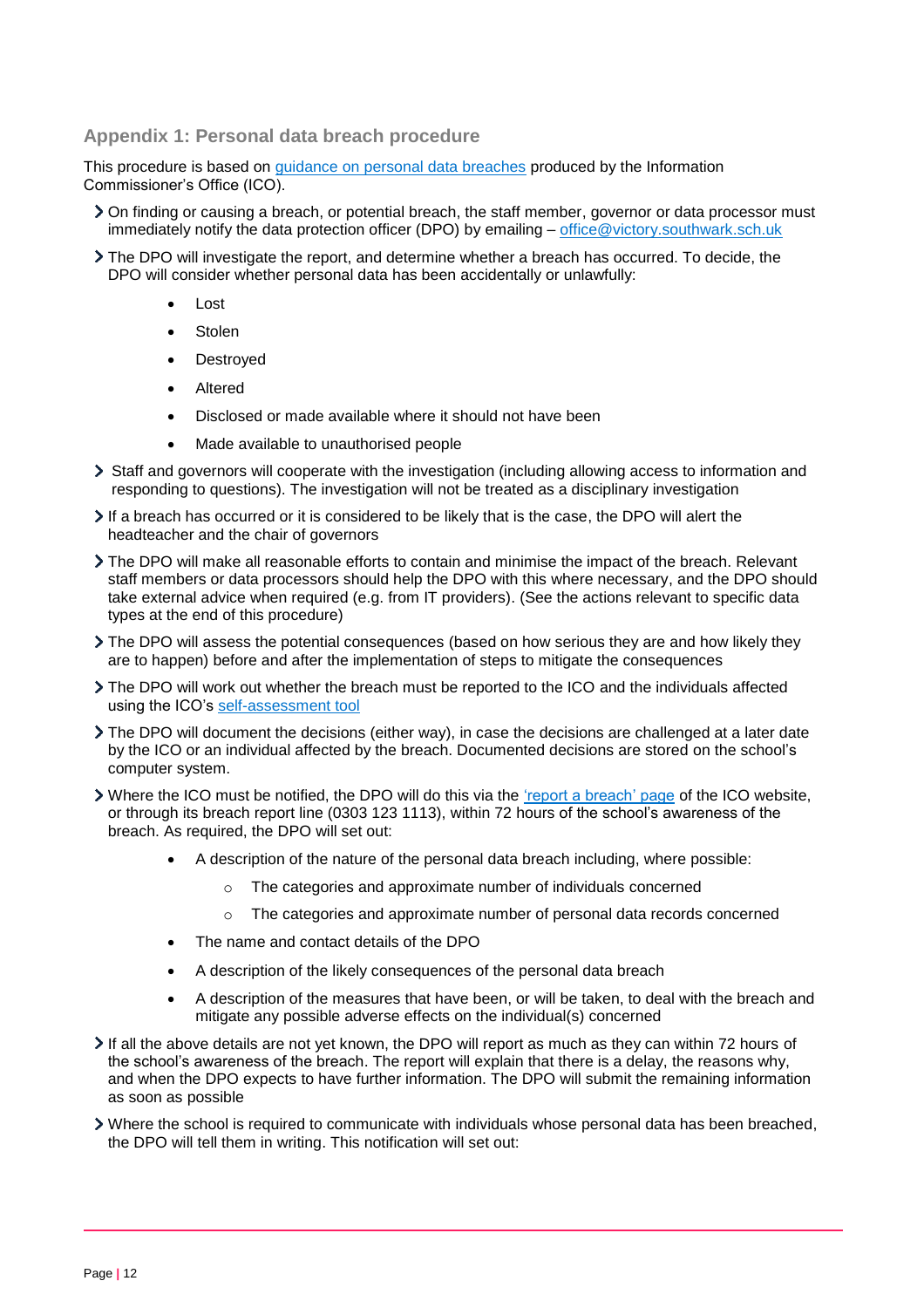- A description, in clear and plain language, of the nature of the personal data breach
- The name and contact details of the DPO
- A description of the likely consequences of the personal data breach
- A description of the measures that have been, or will be, taken to deal with the data breach and mitigate any possible adverse effects on the individual(s) concerned
- The DPO will consider, in light of the investigation and any engagement with affected individuals, whether to notify any relevant third parties who can help mitigate the loss to individuals – for example, the police, insurers, banks or credit card companies
- The DPO will document each breach, irrespective of whether it is reported to the ICO. For each breach, this record will include the:
	- Facts and cause
	- Effects
	- Action taken to contain it and ensure it does not happen again (such as establishing more robust processes or providing further training for individuals)

Records of all breaches will be stored on the school's computer system.

The DPO and headteacher will meet to review what happened and how it can be stopped from happening again. This meeting will happen as soon as reasonably possible

The DPO and headteacher will meet regularly to assess recorded data breaches and identify any trends or patterns requiring action by the school to reduce risks of future breaches

#### **Actions to minimise the impact of data breaches**

We set out below the steps we might take to try and mitigate the impact of different types of data breach if they were to occur, focusing especially on breaches involving particularly risky or sensitive information. We will review the effectiveness of these actions and amend them as necessary after any data breach.

#### **Sensitive information being disclosed via email (including safeguarding records)**

- If special category data (sensitive information) is accidentally made available via email to unauthorised individuals, the sender must attempt to recall the email as soon as they become aware of the error
- Members of staff who receive personal data sent in error must alert the sender and the DPO as soon as they become aware of the error
- If the sender is unavailable or cannot recall the email for any reason, the DPO will ask the [ICT] department/external IT support provider] to attempt to recall it from external recipients and remove it from the school's email system (retaining a copy if required as evidence)
- In any cases where the recall is unsuccessful or cannot be confirmed as successful, the DPO will consider whether it's appropriate to contact the relevant unauthorised individuals who received the email, explain that the information was sent in error, and request that those individuals delete the information and do not share, publish, save or replicate it in any way
- The DPO will endeavor to obtain a written response from all the individuals who received the data, confirming that they have complied with this request
- The DPO will carry out an internet search to check that the information has not been made public; if it has, we will contact the publisher/website owner or administrator to request that the information is removed from their website and deleted
- If safeguarding information is compromised, the DPO will inform the designated safeguarding lead and  $\blacktriangleright$ discuss whether the school should inform any, or all, of its 3 local safeguarding partners

Other types of breach that you might want to consider could include:

- Details of pupil premium interventions for named children being published on the school website
- Non-anonymised pupil exam results or staff pay information being shared with governors